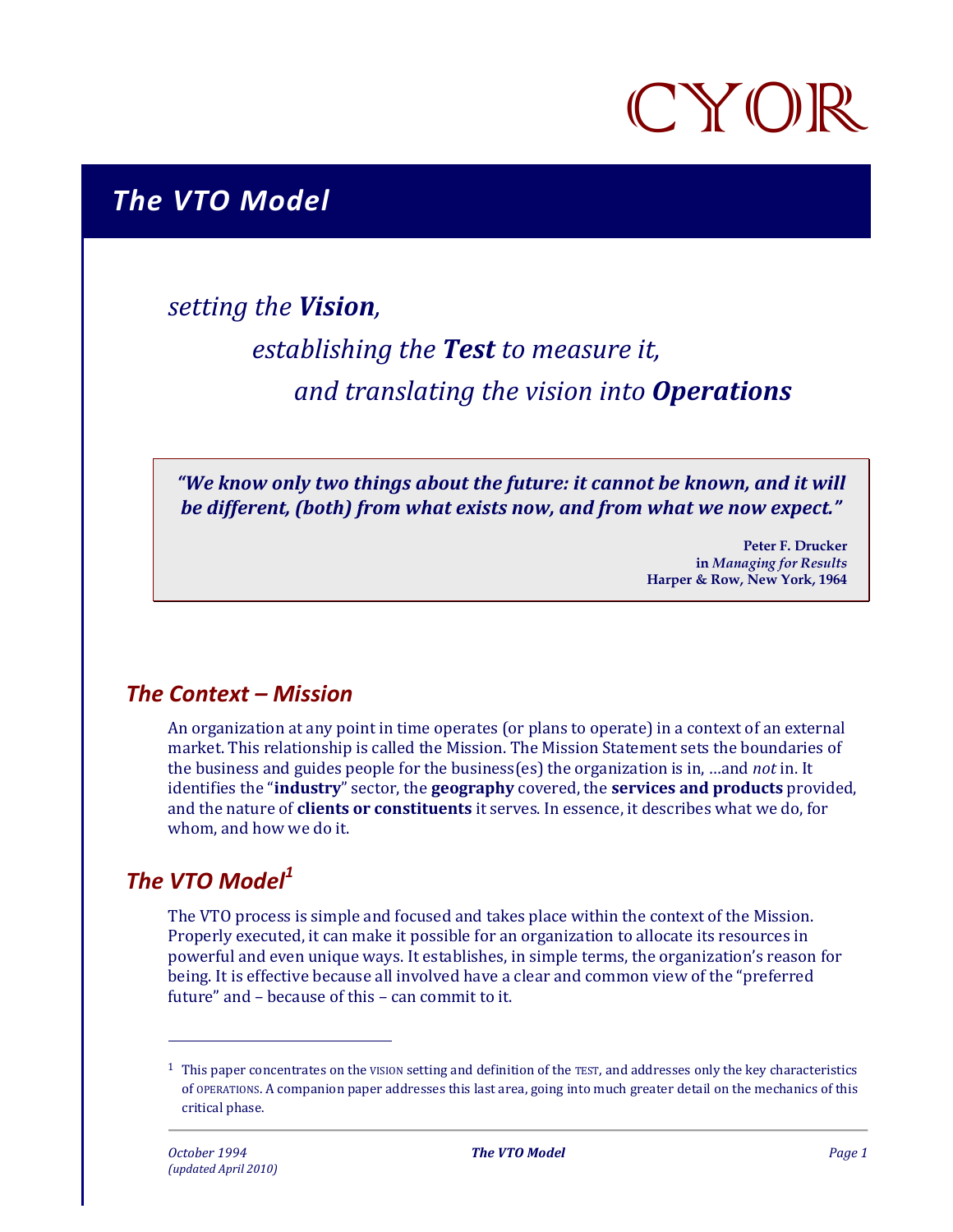*VISION –* That "preferred future" which is to be achieved.

• The VISION statement is short – ten words or less – expressing a *single* overall concept.

*TEST –* The technique for determining how the *VISION* will be – or is being – achieved.

The TEST answers the question: "How will we know when we are achieving the Vision?" This TEST – also singular – must be quantitative, based on output, and valid and measurable over a long period of time. The TEST is to be *maximized* or *optimized*, e.g., the highest growth in the industry, or the most appropriate level of growth to ensure stability. It must be able to be measured by an external source affected by the attainment of the VISION, e.g., the customer. It must also be stated so that it can be used by people in the organization. Such a TEST in combination with the VISION statement is often difficult to establish, and this difficulty may require a restatement of the VISION.



*OPERATIONS –* Those things that must be done to achieve the *VISION*.

• Once the VISION and TEST are defined effectively, together they become a powerful point of focus for all the organization's activities (or OPERATIONS). OPERATIONS is how the vision will be achieved, i.e., the specific strategic initiatives, projects and functional mandates of people in the organization.

#### *Setting the VISION*

Too frequently, managers behave as if their activities will make the organization's VISION "readily apparent," and the criteria for reaching it "abundantly clear." There is strong pressure in most Western organizations to state a vague idea of where the organization is going, and quickly "get into action." The premise outlined here says: "let's make sure we establish *clearly* where we're going – the VISION – and determine how we will know when we've arrived at our destination – the TEST – before we start off."



A VISION can be for the entire organization or for any part of it. Depending upon their level in the hierarchy of the organization being considered, some visions may be quite time-dependent, while others might be of the "infinite" category, i.e., they can never totally be achieved. However, even the "infinite" ones would have definable milestones along the way. A Government's *overall* VISION is in this latter category. It exists to meet the needs of the people, but these needs, in fact, will never be met entirely. They can be approached, and many milestones towards the ultimate satisfaction of these needs can be passed.

A *sub-vision* of Government is to meet the specific need of the people, for example, for health services and within this area a *sub-sub-vision* would be to improve mental health through the provision of appropriate treatment, prevention and education services.

In defining a VISION, the statement should be confined to ten words or less. Restricting the length of the statement forces the selection of a *single* overall concept, thus avoiding the confusion of a multi-dimensional – often conflicting – focus. This limitation on the VISION statement also excludes from the basic definition the *problems* or *constraints* involved in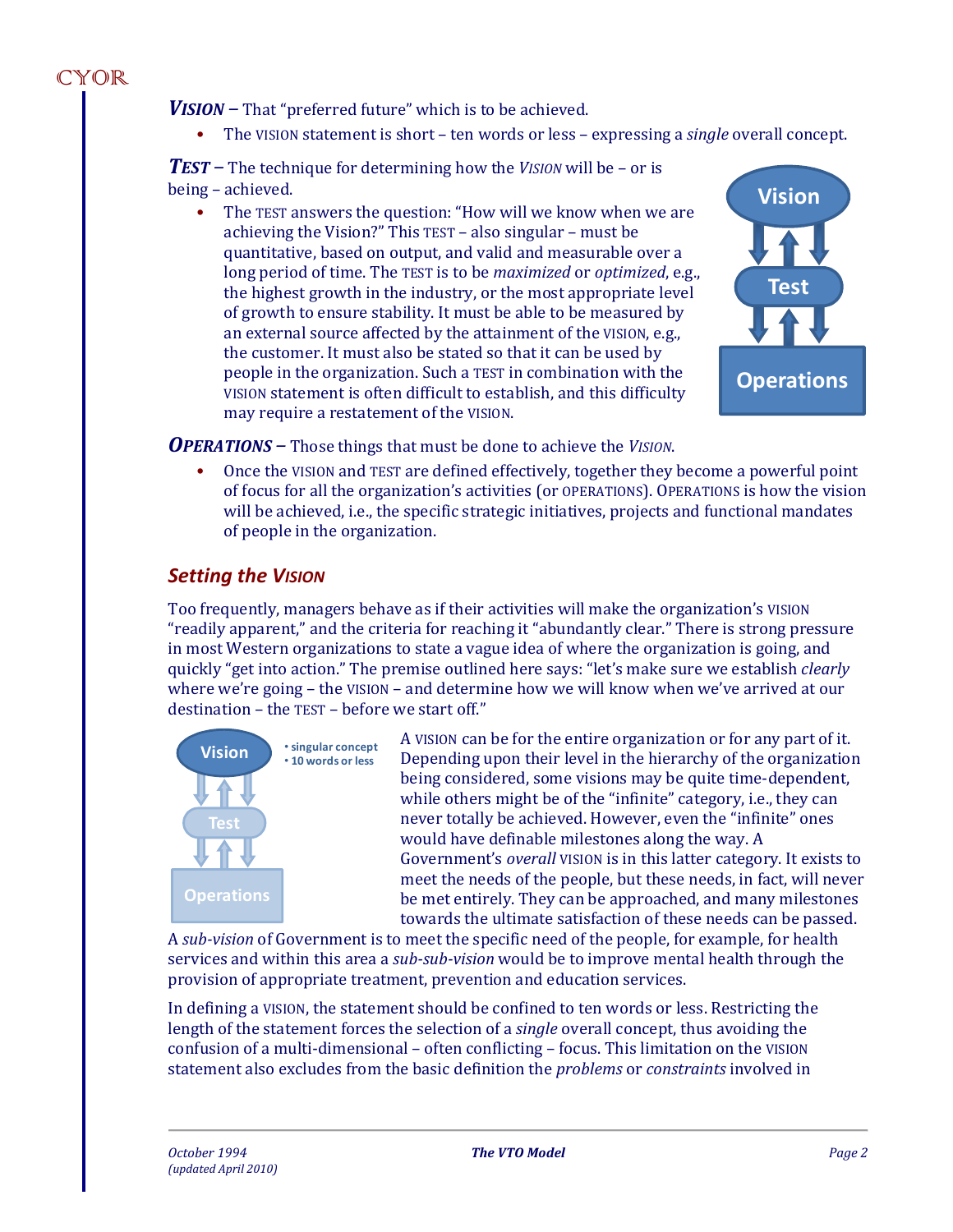reaching the vision. This type of goal statement will focus on what you **really** want to achieve, and help make the situation clear to those responsible for achieving it.

As is pointed out, if a vision statement is *more* than ten words, it almost certainly includes one or more constraints. If this is the case, there is a likelihood that the organization may be focused on trying to meet the stated constraints, rather than achieve the *real* VISION.

Instead, the VISION must be considered within a specifically constrained environment. These constraints work like an electric fence. The fence represents key factors which are the *constraints* or *boundaries* within which any goal must be achieved. Constraints prevent or hinder action, or in some way negatively influence the operations of a system. Constraints can take the form of environmental conditions, legislative regulations, resource availability, other

program priority, amount of knowledge available, or required financial return. In any situation, there are probably an infinite number of constraints, but only a handful need be considered as significant.

Great care must be taken to try to set goals and tests – at any level – independent from the consideration of constraints. Often, it will become evident that most of the constraints will *not* inhibit the attainment of the objective. In the example on the right, only the constraint of "Public Attitudes" needs to be addressed before the goal can be achieved. It *must*, however, be dealt with, as the Vision cannot be achieved until the constraint defined by "Public Attitudes" has been reduced.



If a constraint really hinders the attainment of the VISION – the "electric fence" is too close – one must determine if it can be addressed in OPERATIONS so that it is no longer an impediment to achieving the VISION.

Note specifically that "financial return" should be regarded as a constraint! When most private sector organizations initiate the VISION-setting exercise, financial return – in terms of profit, profitability, or some expression of return on investment – becomes an integral element of the VISION. This "return" is really the *by-product* of pursuing your vision successfully, rarely a goal in its own right. By relegating financial return to the "boundary" category, the VISION becomes much more focused on the essence of the business – on the *substance* over the *report card*. This does not mean that the report card is unimportant; rather, it means that the energy is expended – using an analogy to the school work we all did – on "mastering the subject," as opposed to merely "getting an 'A'" on the final exam.

At its highest level, a shared VISION helps the organization develop shared pictures of a desired future that foster commitment. At its lowest level, the VISION provides the individual with a clear understanding of his or her *personal* "preferred future."

## *Establishing the TEST*

The TEST answers the question "How will we know when the VISION is being achieved or will be achieved?"

There must be only **one** specific TEST of effectiveness for the VISION. If more than one TEST is used, there is the risk of testing for the *constraints*, rather than the VISION itself.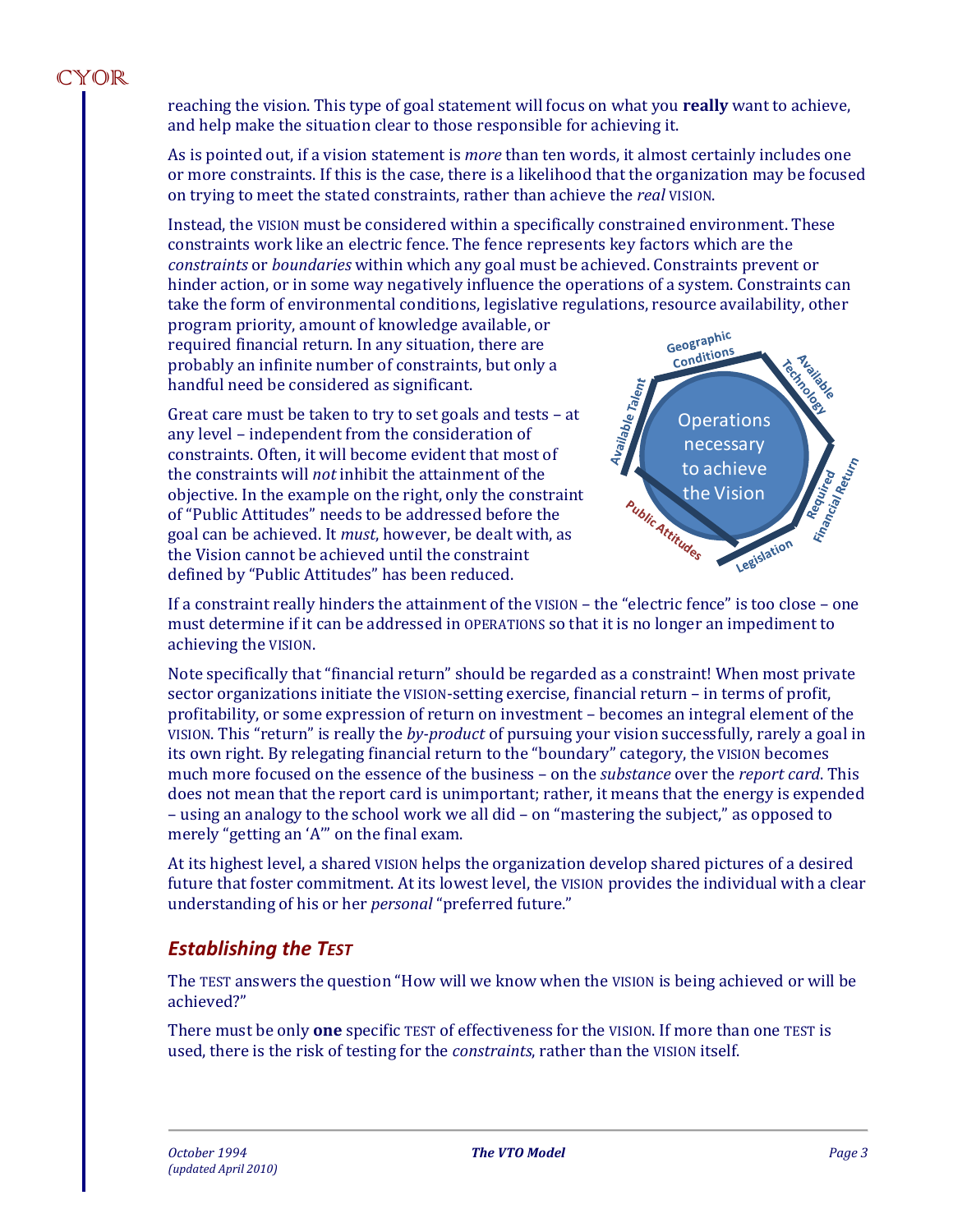

A TEST for any situation must be **quantitative**, i.e., something that can be measured. It must be must be **output oriented**, i.e., it must relate to what is produced, *not* what goes into the production process or *input.* It must be measured by an **external source**, e.g., the market or industry association. Above all, it must be a test of **effectiveness**. The dimension of the TEST is **maximization**, i.e., the "most," or **optimization**, i.e., the "best" balance of opposing forces. Finally a TEST must be **simple** and easy to use. If the TEST defined does not meet the criteria above, it is necessary to re-define the VISION and then try again on the TEST.

#### *Case History: Saskatchewan Hospital, Weyburn, Saskatchewan*

*VISION:* "to be a recognized leader in the rehabilitation of mentally ill patients"

*TEST:* "**days separation**," i.e., days out of hospital, between release and re-entry

The Hospital developed this Vision and Test in the late 1950s. By doing those things that rehabilitated patients (as measured by a steadily increasing number of days out of hospital), the hospital population was decreased from nearly 3,000 to about 800 in under two years. Obviously, there were many constraints, some real and some imagined. One real constraint was the ability of the people of Weyburn to accept "strange behaviour" from released patients. Another was the resistance of staff to change. The least significant constraint was the ability of individual patients to modify behaviours that would lead first, say, to release from a "back" ward to an "open" one, then from an open one to "outpatient care," and finally to "full rehabilitation." Not all patients made it, but nearly all did and continued to do so. The hospital was eventually closed.

While the vision defined had been "on the books" for years, the test had not. Staff behaviour had concentrated on custodial care of patients and, at least in retrospect, on treatment that resulted in increased "days in hospital." Statistics had been collected on input factors, e.g., beds active, dollars spent, stall levels. Finally, the staff – rather than the external community – had been doing most of the measuring.

With the new TEST, it was the community and the doctors in the community who determined by their level of acceptance of the released patients whether or not "days out of hospital" would increase. "Better mental health" is an intangible, subjective concept and not measurable by any known yardstick; *days separation* is a simple, quantitative measure, and in Saskatchewan, played a major part in changing the whole province's approach to the treatment of the mentally ill.

## *Translating the VISION and TEST into OPERATIONS*

After the VISION has been defined, and the TEST determined, the last step is to work out OPERATIONS. This is the most rigorous part of the exercise. OPERATIONS are the ways in which the VISION is reached: the *planning*, *doing*, and *reviewing* activities. OPERATIONS comprises the specific strategic initiatives that will move the organization towards the VISION – understanding the gaps that exist between the "preferred future" and the "current reality" – as well as the "maintenance" functions required to sustain the current momentum and the necessary underpinnings of the organization. Further, it covers such



items as staff deployment, work procedures, and materials and other resource allocation.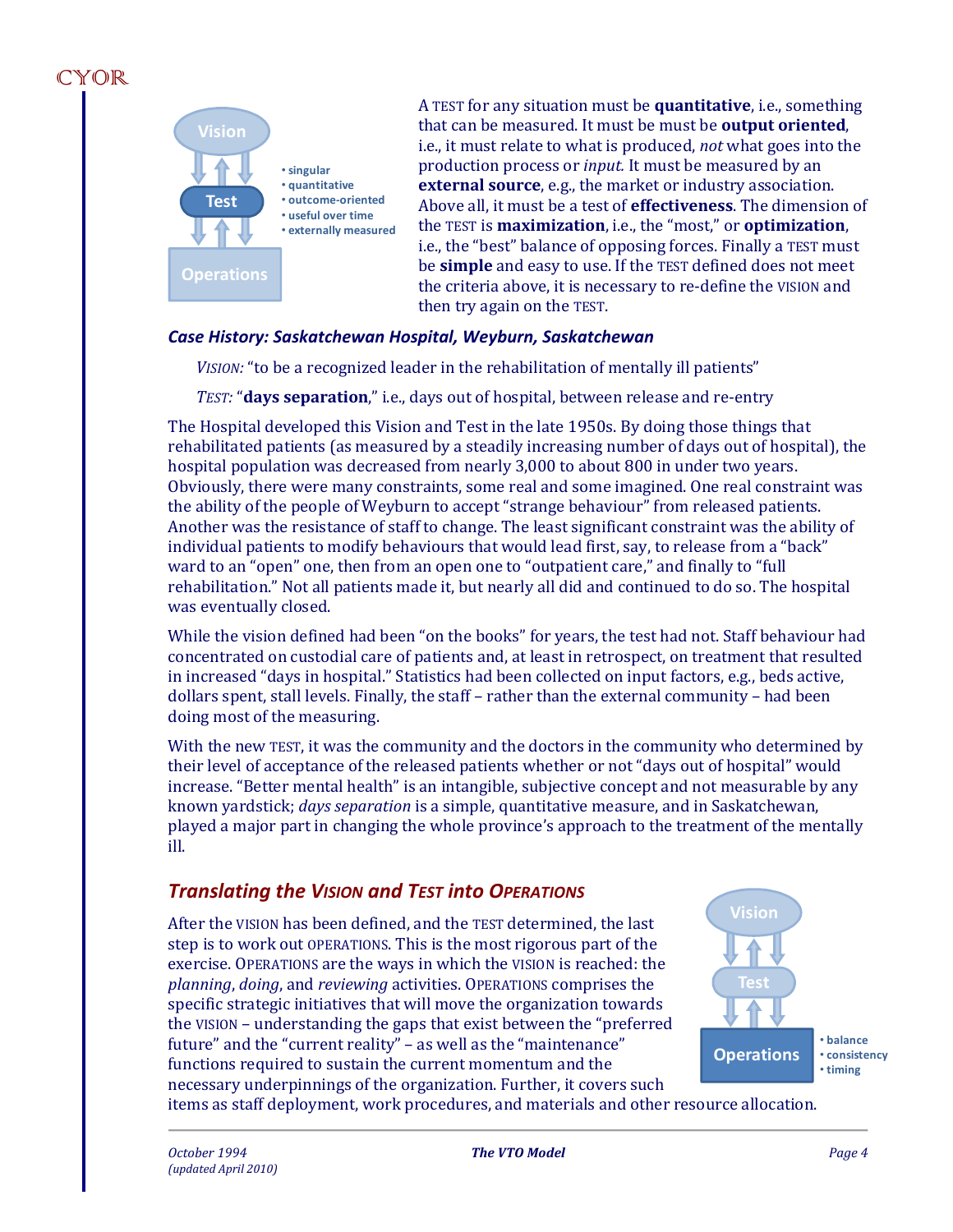As mentioned at the beginning, the specifics of developing this phase are covered in a companion article on strategy2.

When the methods by which a vision can be reached are being considered, three aspects must be kept in mind: **balance**, **consistency** and **timing**.

#### *Balance*

Effective management implies maintaining as precise a balance as possible between the VISION and the Resources necessary for VISION achievement. In this way, the VISION can be achieved through the utilization of the minimum amount of necessary resources. This situation is best illustrated by the *management weigh scale.* 

#### *A. Effective & Efficient Management:*

…when VISION and resources are in balance.

#### *B. Ineffective & Inefficient Management:*

…when the VISION is too large to be achieved with allocated resources.

#### *C. Effective & Inefficient Management:*

*…*inefficient allocation of resources resulting in underutilization of people, money, technology.

It is important to note that the "name of the managerial game" is *effectiveness. Efficiency* is only significant if and when the vision is achieved. In Situation B above, the vision cannot be achieved because of insufficient resources and the resources which *are* allocated, are wasted. In Situation C, the vision can be achieved, but resources are wasted.

#### *Consistency*

To reach a VISION effectively, all the sub-systems or subvisions involved in the process need to be complementary. Collectively, they must achieve *mutual consistency*.

When considering how to reach a VISION, one needs to consider not only the *overall* OPERATIONS, but also the subsystems. They should be assessed to determine if they are *assisting* VISION attainment, *neutral* toward VISION attainment, or acting as a *deterrent* to achieving the VISION.

The picture to the right illustrates *consistent sub-systems*. If sub-systems are consistent, the VISION can be achieved with the minimum necessary resources.

 $\overline{a}$ 









**Resoures C** Vision

<sup>2</sup> The paper addresses the two key components of operationalizing the Vision: GAP ANALYSIS by assessing "current reality" against the "preferred future," and fleshing out the STRATEGIC INITIATIVES to move from the present towards the VISION.